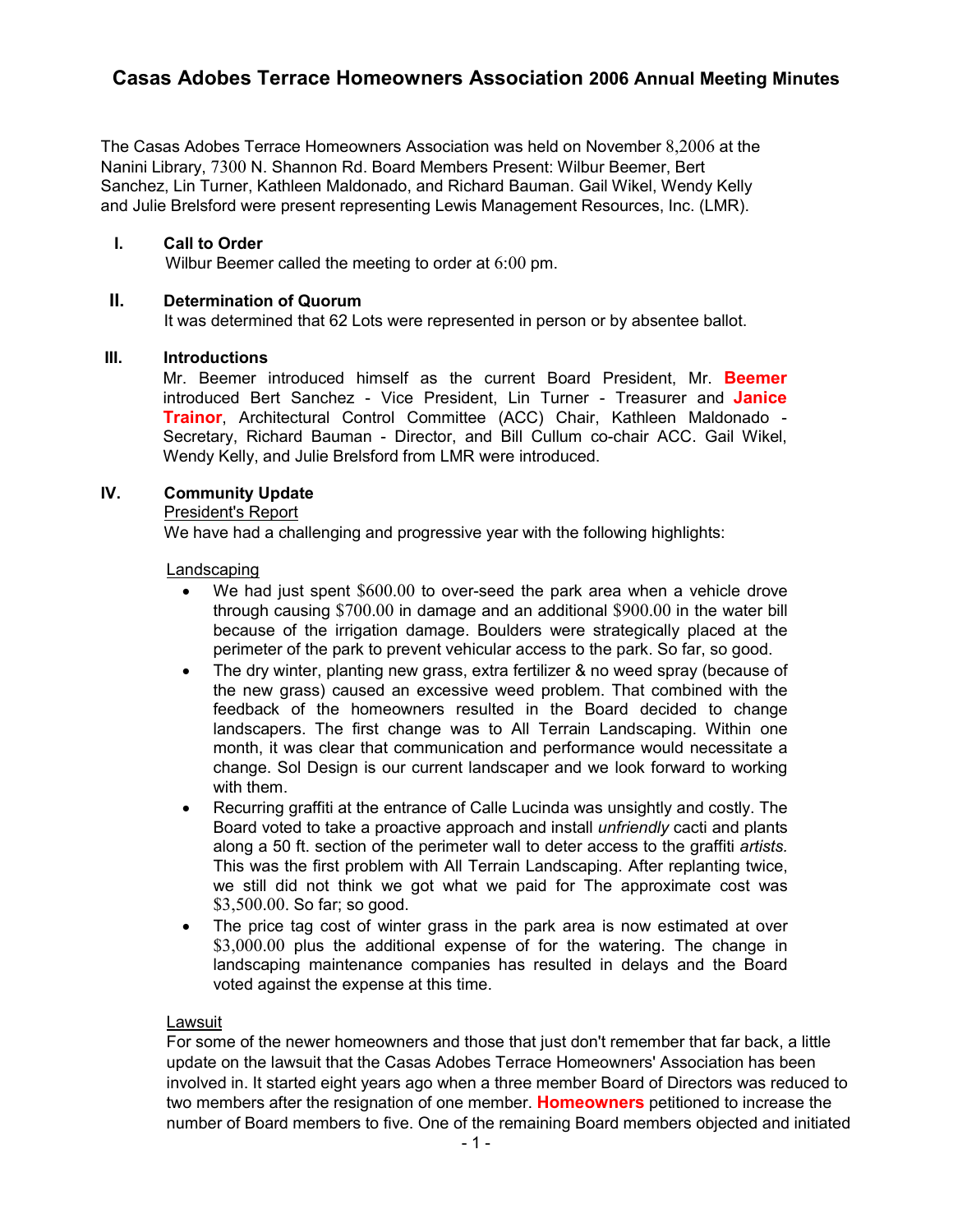a lawsuit against the Association and those who carried the petition. The court ruled in favor of the Association and the individuals who carried the petition were dismissed from the case. The case was appealed many times ultimately going to the State Supreme Court where it was ruled in favor of the Association, again appealed and again ruled in favor of the Association. A bond was posted by the litigating homeowner in order to release the liens on their properties so they could be sold. Documentation supporting the monies owed to the association has recently been submitted to the courts along with a request for the release of the bond to the Association. The bond will cover most of the monies owed to the Association.

# Architectural Committee

Wilbur Beemer Noted:

- Mailboxes About three years ago, a homeowner came to the Board of Directors with a list of about 50 mailboxes considered to be in need of repair. The Board of Directors voted to turn the matter over to the Architectural Control Committee (ACC). The sevenmember committee individually toured the community and determined which mailboxes needed repair. Everyone agreed 28 mailboxes needed repair. The matter of the mailbox repairs was initiated and then put on hold until early this year because a big windstorm required immediate attention to the trees. To date most all of the mailboxes have been repaired. A large part of this process involved the active participation of the ACC by meeting with the homeowners and assisting with arrangements for the repairs.
- Tree Replacement Many of our trees within the community were victim to high windstorms and in accordance- with the Casas Adobes Terrace governing documents needed to be replaced. Again, the ACC met with several of the homeowners that were impacted in order to review their individual circumstances. Some variances were granted and all the trees have now been-replaced.
- Resolution and Understanding Recognition needs to be extended to Janice Trainor and Bill Cullum, co-chairs of the Architectural Committee, for their volunteer time and energy, The whole committee has gone the extra mile to visit lots and homeowners to clarify confusion and reach reasonable resolutions and still comply with the Design Guidelines.

# Compliance - Governing Documents and the Law

Wilber Beemer stated:

Sometimes it is not easy being a Committee or Board member. I am reminded of recent CC&R's seminar Rich Bauman and I attended. Lewis Management Resources, Inc. and a leading homeowners' association attorney, Jonathan Olcott, hosted the seminar. A question was asked, "Just how important is it to really enforce the CC&R's?" The answer was a little story of a case about a homeowner who had a trellis wearing away the stucco on the side of the house. The homeowner did not think it was bad enough to repair the stucco, but just repaint it. The Board agreed. A complaining neighbor disagreed and took the Board to court for not strictly enforcing the CC&R's, which clearly stated that the stucco must be in good repair. The complaining homeowner was awarded \$75,000.00 because state law requires the Board members to enforce the CC&R's.

So you see, it is not always easy to make the decisions that will affect your neighbors. *But. after all is said* **&** *done. I think for* **a 14** *year old community we look great and have some* **of** *the best people in the world living right here.* 

Janice Trainor, ACC Chair, addressed what the ACC does and does not do.

- The ACC does review and approve: Any type of building or structural changes: Patio covers, ramadas, pools, and walls etc.
- The ACC does review and approve: Sheds, House paint colors if changed, front yard landscaping changes, including rock color. Driveway coatings and security Doors.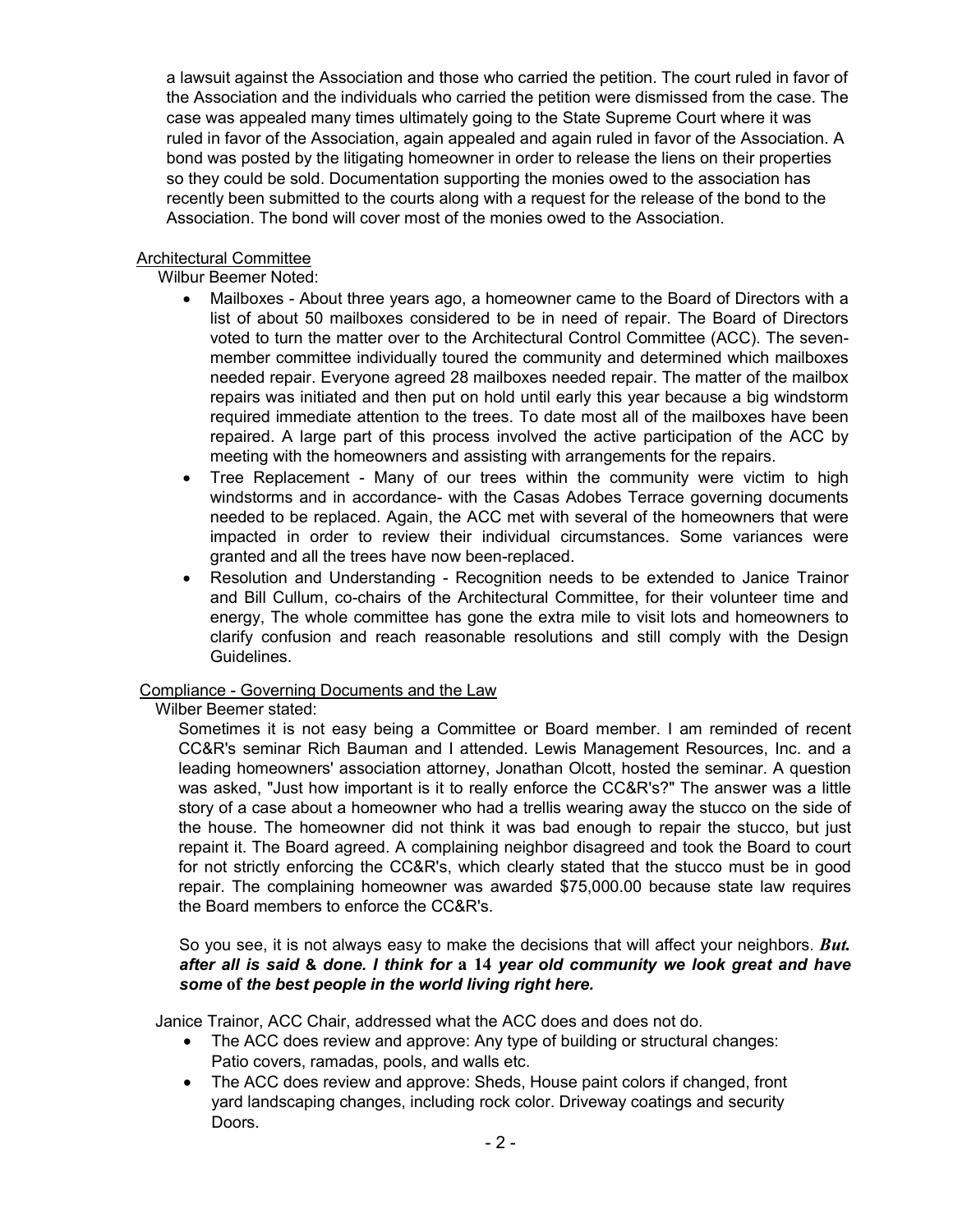• The ACC does review and approve: Children's play sets and trampolines to verify appropriate safety setbacks.

We do ask homeowners to maintain their properties, as is required in the CC&Rs: This past year we have asked many homeowners to repair and paint their mailboxes, and assisted many with that task. We have also asked for trees lost during last year's storms to be replaced, or granted variances when conditions did not allow it. We approach and deal with each issue in a reasonable manner. In the year ahead, the committee will be reviewing the condition of groundcover and homes requiring paint. As homeowners, we understand that planning for these costs is essential; therefore appropriate notice will be given.

ACC members do not participate for their own gain, but for the good of the community of Casas Adobes Terrace as a whole. They are required to follow the CC&R's and the Architectural Standards and Guidelines as set forth by the Developer. There are no personal agendas. Each application stands on its own, and is reviewed and acted upon by the Committee as a whole. Every member presents an opinion, after which a discussion occurs and a vote is taken. No individual member is allowed to approve or disapprove a project.

The following are the ACC members who have served and volunteered for Casas Adobes Terrace in the past year. Each one of these people has contributed to our community and deserves a round of applause in recognition:

Bill Cullum - Co-chair and filled in as Chair when needed Wilbur Beemer- Committee member Art Hintze - Committee member Dan Turner - Committee member· Manny Urban - Committee member Mike Yoquelet - Committee member

As a closing note, I'd like to thank all the homeowners who make the effort to help maintain Casas Adobes Terrace as that "Nice Neighborhood" and encourage any homeowner to join the committee. Meetings are held once a month at the Nanini Library and last approximately an hour and a half. Not only will you benefit Casas Adobes Terrace you'll learn fun facts like 215 *inches is close to* 18 *feet* and a *thevetia peruviana* is really a tree! Thank you again for your support and cooperation.

#### Treasurer's Report

Lin Turner

Budget approved for 2007, homeowner assessments will not be increased. **The** management fee is increasing and the Board has asked for bids from other management companies to be sure the fees are still competitive. We are hoping to not pay a lot of attorney fees in 2007.

. . The new landscape company is about \$25 less a month than the old landscape company.

We have replaced every irrigation head at least twice and with the new boulders placed at the park it has stopped people from driving through the park. This should reduce the water expenditures and we should be within our budget for water in 2007. As of September 30, 2006 we are over our projected income by \$6,333.00 because of money in the bank which is making money, collecting transfer fees of \$1,200.00, and the rest is due to fines and late fees. We over budgeted by \$205.00 in tax preparation fees. We have spent \$4,322.00 more than we budgeted for in legal fees and have just cut another check for \$3,000.00. We will be over budget this fiscal year in legal fees by about \$8,000.00. We have spent \$2,863.00 for vandalism which is mostly for replacing the